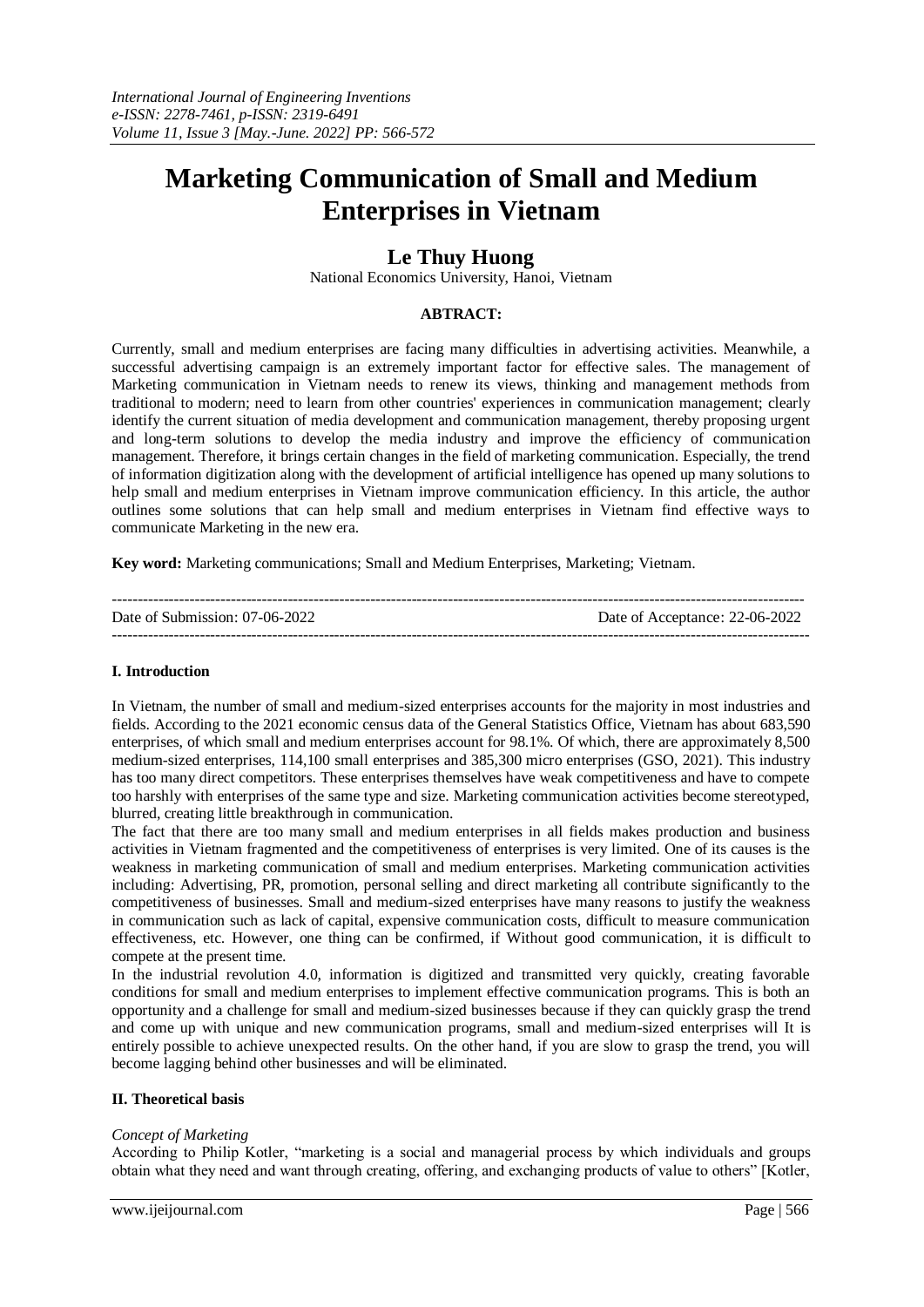2015]. Or it is said that "marketing is the activities and process of working with markets to carry out exchanges to satisfy the needs and wants of the parties to the exchange process". Thus, marketing is a form of activity by people (including organizations) to satisfy needs and wants through exchange.

Marketing means human activity that takes place in relation to the market, to turn latent exchanges into reality with the aim of satisfying human needs and wants. If one party is more actively seeking exchange than the other, then we call the first party a marketer and the second party a prospect. A marketer is someone who looks for resources from another person and is willing to offer something of exchange value. Marketers look for a response from the other side to sell or buy something. In other words, the marketer can be a seller or a buyer.

#### *Concept of Marketing communication*

There are many concepts of communication, but can be understood in a traditional way, communication is the process of transmitting information from one person to another directly or through other means, devices. be informed.

According to Philip Kotler, "marketing communication is the activities of transmitting information, indirectly or directly, about information related to products and the business itself to customers and public objects in order to persuade they believe in the business as well as the product and buy the product of the business".

Marketing communications is part of the marketing mix. The essence of marketing communication is the use of media to transmit contact information to the market and target customers in order to announce the availability of the product, persuade and remind customers to continue using the product.

According to Larry Percy, "marketing communication is the planning and execution of all types of advertising and sales promotion for a given brand, service or business to meet a common set of communication objectives. communication or more specifically the group that supports a single unit".

Thus, marketing communication is a special case of communication, which is communication activities directed at information, persuading recipients and customers to believe in products, businesses, and brands for them to love. like, buy, and use the company's products and brands.

#### **III. Some objective factors affect marketing communication activities of small and medium enterprises in Vietnam**

#### *Large enterprises with the advantage of large marketing communication budgets completely overwhelm small and medium enterprises*

Based on the number of employees, total revenue, total capital of small and medium enterprises, it is clear that these enterprises are very weak in marketing and especially lack capital to carry out traditional activities. pine. Meanwhile, large enterprises spend a lot of money on communication activities. This is a difficulty for small and medium enterprises because their communication information is completely overwhelmed by the communication messages of large enterprises.

Vinamilk is a big business and Vinamilk's communication costs are also huge. In 2016, revenue and gross profit from business activities of Vinamilk reached VND 46,965 billion and VND 22,336 billion, respectively, and profit after tax reached VND 9,364 billion. To achieve such a level of revenue and profit, Vinamilk had to spend 2,074.5 billion VND for advertising and market research costs and more than 6,947 billion VND for promotion, display and introduction service costs. product. Equivalent to about 25 billion VND per day. By 2021, Vinamilk will also spend VND8,446 billion on advertising and promotion activities (Vinamilk, 2021).

In 2021, Sabeco's advertising and marketing expenses will reach more than 1,065 billion VND (equivalent to more than 3.5 billion VND per day). Meanwhile, Habeco also spends 559 billion dong on advertising and marketing (equivalent to 1.5 billion per day).

Meanwhile, small and medium enterprises usually only spend very limited on marketing communication activities. For a medium-sized enterprise, the revenue is about 200-300 billion dong, if they spend 10% on communication, the annual communication cost will only reach 20-30 billion dong, the number is too meager to make a sudden change in the current situation. scene of large enterprises launching a series of attractive communication programs.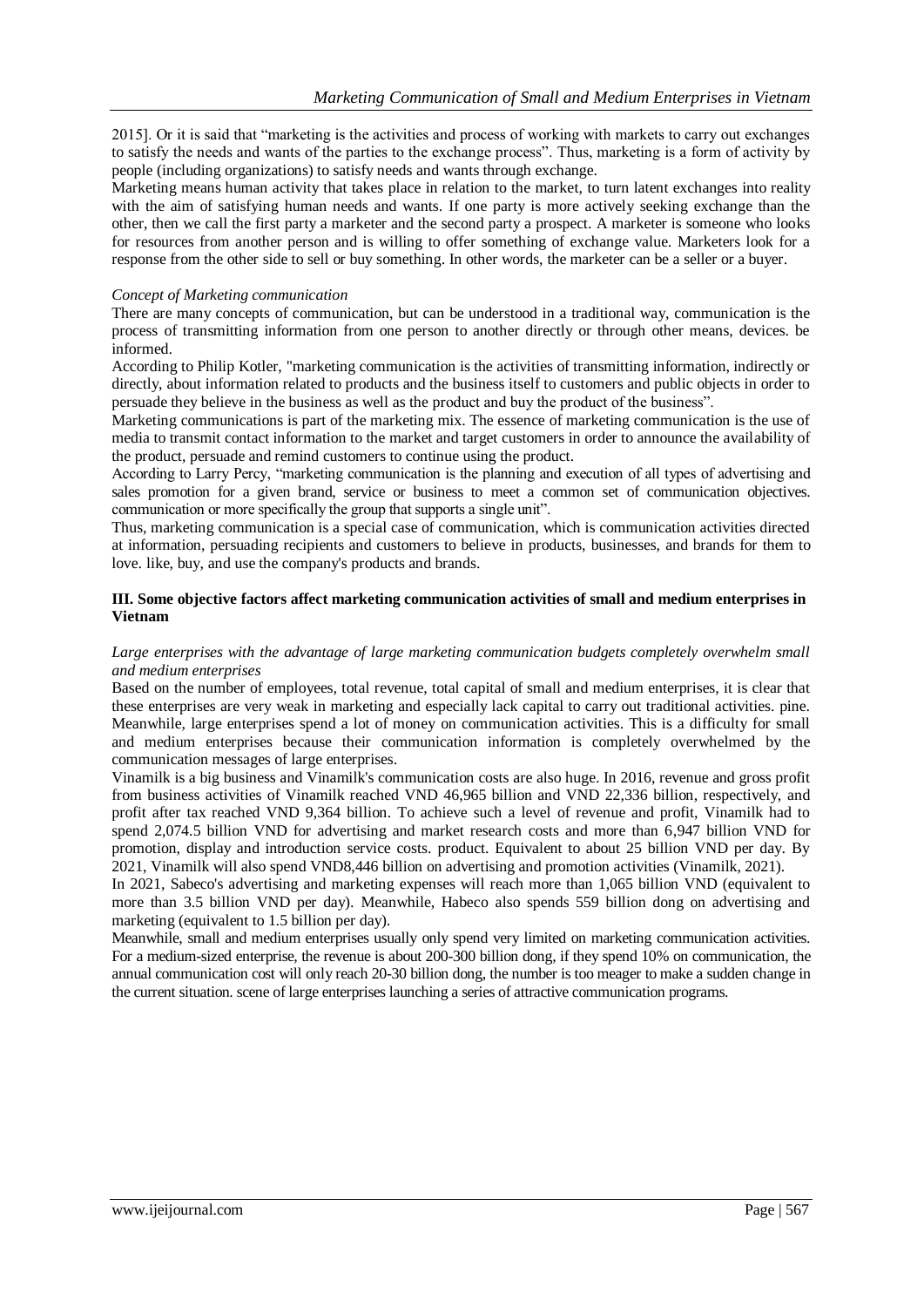| <b>STT</b>     | <b>Enterprise</b>                                                              | Amount spent for<br>media (billion VND) | <b>Notable media activities</b>                                                                                                                                                                                                                                                                                                                                                                                     |
|----------------|--------------------------------------------------------------------------------|-----------------------------------------|---------------------------------------------------------------------------------------------------------------------------------------------------------------------------------------------------------------------------------------------------------------------------------------------------------------------------------------------------------------------------------------------------------------------|
| first          | Vietnam Milk Joint Stock<br>Company<br>(Vinamilk)                              | 8.446                                   | - Sponsoring charities:<br>+ Tall Vietnam Dairy Fund with Vinamilk<br>+ Fund of 1 million trees for Vietnam<br>+ Scholarship Fund - Vinamilk - Nurturing talents<br>Vietnamese children.<br>- Advertise on television in prime time, internet, newspapers.<br>- Vinamilk launched the Green Farm eco-farm system in 2021.                                                                                           |
| $\mathfrak{D}$ | Beer-Alcohol-<br>Hanoi<br>Stock<br>Beverage<br>Joint<br>Corporation (Habeco)   | 612                                     | - Activities of gratitude for the day of war invalids and martyrs;<br>- Participating in funds: Fund for the Poor, Fund for Sea and Island<br>Support, Fund for Victims of Agent Orange;<br>- Advertise on television, internet, press;<br>- Sales promotion activities.                                                                                                                                            |
| 3              | Saigon Beer - Alcohol -<br><b>Beverage Joint Stock</b><br>Corporation (Sabeco) | 1.065                                   | Participating in charity funds,<br>giving<br>gifts in<br>many<br>$\overline{\phantom{a}}$<br>provinces/cities.<br>- Customer appreciation activities.<br>- Advertise on television, internet, newspapers.<br>- Sales promotion activities.                                                                                                                                                                          |
| $\overline{4}$ | Quang Ngai Sugar Joint<br><b>Stock Company</b>                                 | 164                                     | - Building houses of gratitude for the poor with the Vinasoy brand.<br>- Giving children's Tet gifts with the brand name Fami;<br>- Giving gifts to Agent Orange victims and poor children;<br>- Advertisement:<br>- Promotion.                                                                                                                                                                                     |
| 5              | Binh Tien Consumer Goods<br>Production Co., Ltd (Biti's)                       |                                         | - Animated production - The dragon and the granddaughter in<br>2021.<br>- In 2021 launching Biti's Hunter Version proudly inspired by the<br>success of the U23 men's football team in the Asian U23<br>Championship in Changzhou (China) - favored by customers - the<br>national double comedy.<br>- The product introduced by singer Hien Ho in the latest MV in<br>2021 creates a hot-trend among young people. |

**Table 1. Typical communication activities of some enterprises**

*(Source: Financial statements for 2021 of surveyed enterprises)*

# *High cost of marketing communication*

Marketing communication costs are one of the costs that account for the largest proportion in the cost structure of businesses. The most prominent communication activities are advertising on television, internet, event organization, sponsorship... These activities are very expensive.

Currently, to advertise 30 seconds on television at peak hours, businesses have to spend tens of millions, sometimes up to hundreds of millions of dong. For example, if a business wants to advertise 30 seconds in the program -100 million 1 minute‖ on VTV3 will have to spend 120 million dong, 20 seconds advertising in the program - Proud Melodiesl on VTV1 will have to spend 67, 5 million VND… The cost of advertising on television is too high compared to the capacity of small and medium enterprises. This forces them, if they want to advertise on television, to find time frames and channels with lower costs, which means much less effectiveness. For example, advertising at noon on VTV2 only costs about 7 million VND for 30 seconds of advertising [4]. However, at this time frame, most viewers watch news or feature films on VTV1, VTV3 or other pay TV channels (VTV, 2022).

Small and medium-sized businesses often find advertising on the internet through online newspapers, movie websites or through social networks. The forms of advertising on the internet are very diverse, businesses can choose to advertise in the way of continuous display or click-based advertising... the cost is lower than advertising on television. However, it is not easy to design an attractive banner ad in the allowed area and still convey the full content of the message.

Event- or sponsorship-style PR programs are also costly. In addition, when performing PR, businesses must also accompany an advertising program to achieve maximum PR effectiveness. This is also the reason why small and medium enterprises hardly do PR.

#### **III. Some mistakes in marketing communication of small and medium enterprises in Vietnam**

*Most small and medium enterprises in Vietnam have not paid enough attention to marketing communication* Small and medium enterprises in Vietnam consider marketing communication as an activity to do, if they have enough budget, they will do it. Small and medium-sized businesses do not determine a marketing communication budget from the beginning, but often do it by feeling. This is a serious mistake. Marketing communication is not a must-do activity but a must-do activity if the business wants to survive and develop long-term. If small and medium-sized enterprises wait until they have an abundant budget to do so, the number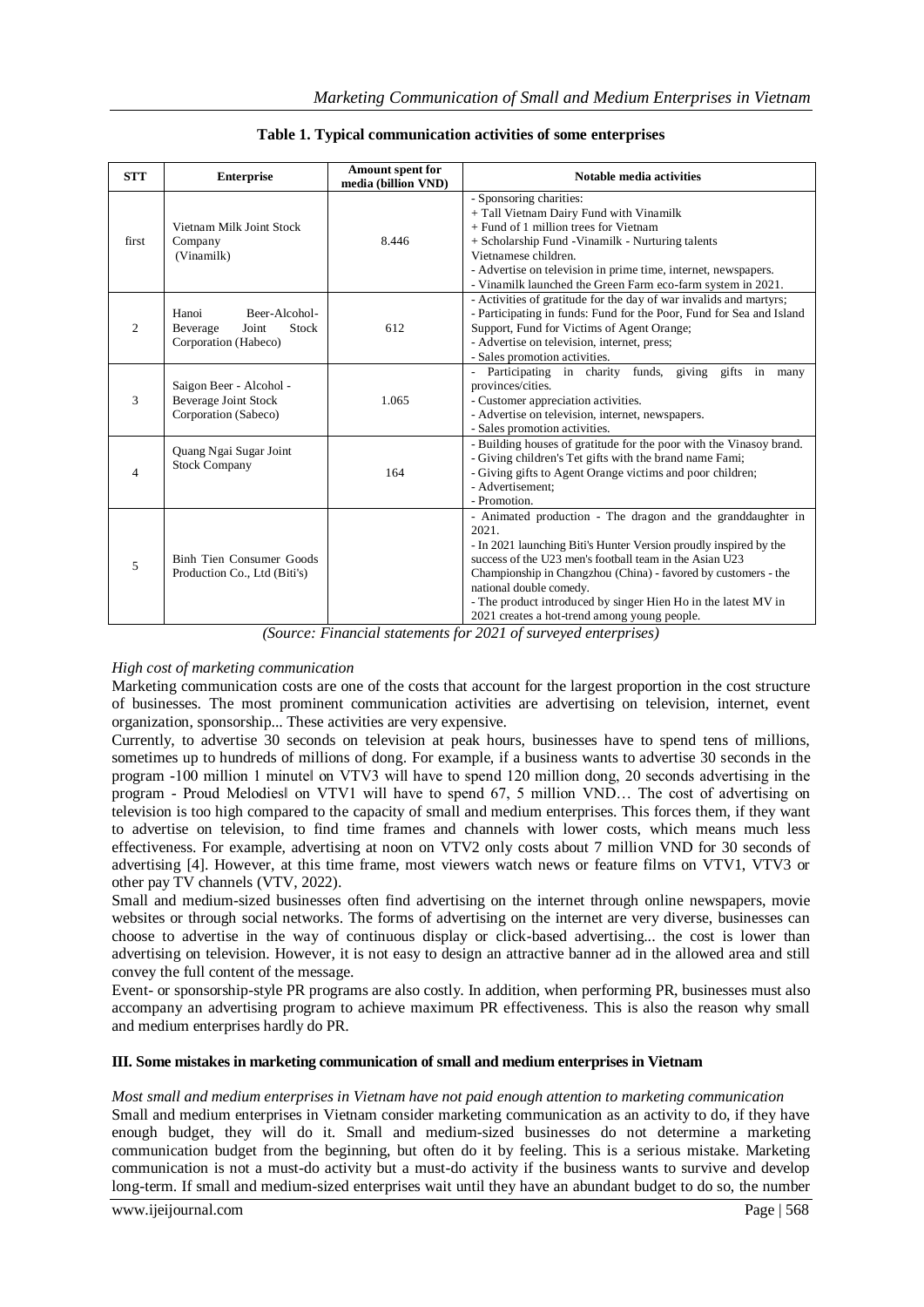of customers who know about the business, come to the business, and consume the products and services of the business will be very limited, and they There will never be enough budget to do marketing communications. Marketing communication is an investment activity of the business, investing in the brand itself and the value of the business. This cost will not be lost but it accumulates in the brand value, it will be recovered and generate great profits in the future.

Making a one-time advertisement is a sign of not paying enough attention to marketing communications. Many businesses know that they need to advertise, but are afraid of spending too much, so they put the cost into a single implementation (such as a one-time advertisement on television). One of the important principles of advertising is repetition often and at the right time. One-time advertising has almost no meaning, customers will quickly forget because customers are exposed to an extremely large amount of information every day. The message that the business gives is quickly discarded by the selective attention and selective memory of the customer. Marketing communications need to be done repeatedly to maintain customer attention and awareness .

#### *Small and medium-sized enterprises in Vietnam have not focused on marketing communications, leading to waste and inefficiency.*

Marketing communication activities include 5 steps: Step 1 - Identify target customers; step 2 - Define communication objectives; step 3 - Design the message content; step 4 -Select media; step 5 - Evaluation of effectiveness (GSO, 2021). If the target customer identification step is not good, the whole marketing communication process cannot be effective as desired by businesses. Small and medium enterprises in Vietnam often ignore or do not perform well this first step. Each set of customers will have different reactions to the same marketing communication program of the business.

Small and medium-sized enterprises must clearly define who they want to target, through which communication channels they receive effective information, what will affect the customer's buying motivation... To do this For this, small and medium-sized businesses need marketing experts to do the work. But the reality is that most small and medium-sized businesses do not have enough human resources with marketing expertise to perform.

#### *Small and medium enterprises in Vietnam prefer to apply promotions compared to other marketing communication activities*

If large enterprises are very fond of advertising and PR combined with promotions and spend a lot on advertising and PR, small and medium-sized businesses almost only prefer promotions. The reason that small businesses love promotions is the short-term benefits that promotions bring. Consumer psychology always likes promotions. Promotions bring a spike in customer numbers and it helps to skyrocket the business's revenue. Meanwhile, advertising and PR programs cost more but do not bring immediate effects. Communication activities by advertising and PR contribute to building the brand of the business, its effectiveness will be brought in the future.

As David Ogilvy writes in Confessions of an Advertising Master, "Advertising is a tool to build a brand, and promotion kills a brand." Many small and medium-sized businesses fall deeply into promotions and get caught in a trap of their own making. Customers will only wait until businesses offer promotions to buy, when there is no promotion, the revenue is very low. In addition, when small and medium-sized businesses race to promote, the market will become chaotic and provoke retaliatory marketing programs from large enterprises.

#### *Marketing communication activities in terms of form and content*

Small and medium enterprises in Vietnam consider marketing communication to be the work of marketing intermediaries. When entrusting marketing communication activities to marketing intermediaries, small and medium enterprises have wasted costs but the efficiency is not high. Marketing intermediaries can build a promotional clip or write a PR article for the business in a very professional way, but they do not have a complete understanding of the business's customers as well as the advantages and limitations. of the product or service the business provides. So the best result that marketing intermediaries can help small and medium businesses achieve is to get customers to pay attention to the business's media messages. According to the AIDA model, if it only makes customers pay attention to the business's communication messages without affecting customer psychology, it will only achieve one out of four requirements of marketing communication (4 these requirements include: attract attention, create interest, arouse desire, promote buying behavior (VTV, 2022).

Some businesses can implement multiple communication programs but make the mistake of inconsistent communication. Sometimes this happens because the business hires different marketing intermediaries to run the communication programs. Customers may become confused when receiving different information from the business's communication messages. The message that businesses want to deliver to customers must be consistent with each other and consistent with the business's product development strategy. Enterprises do not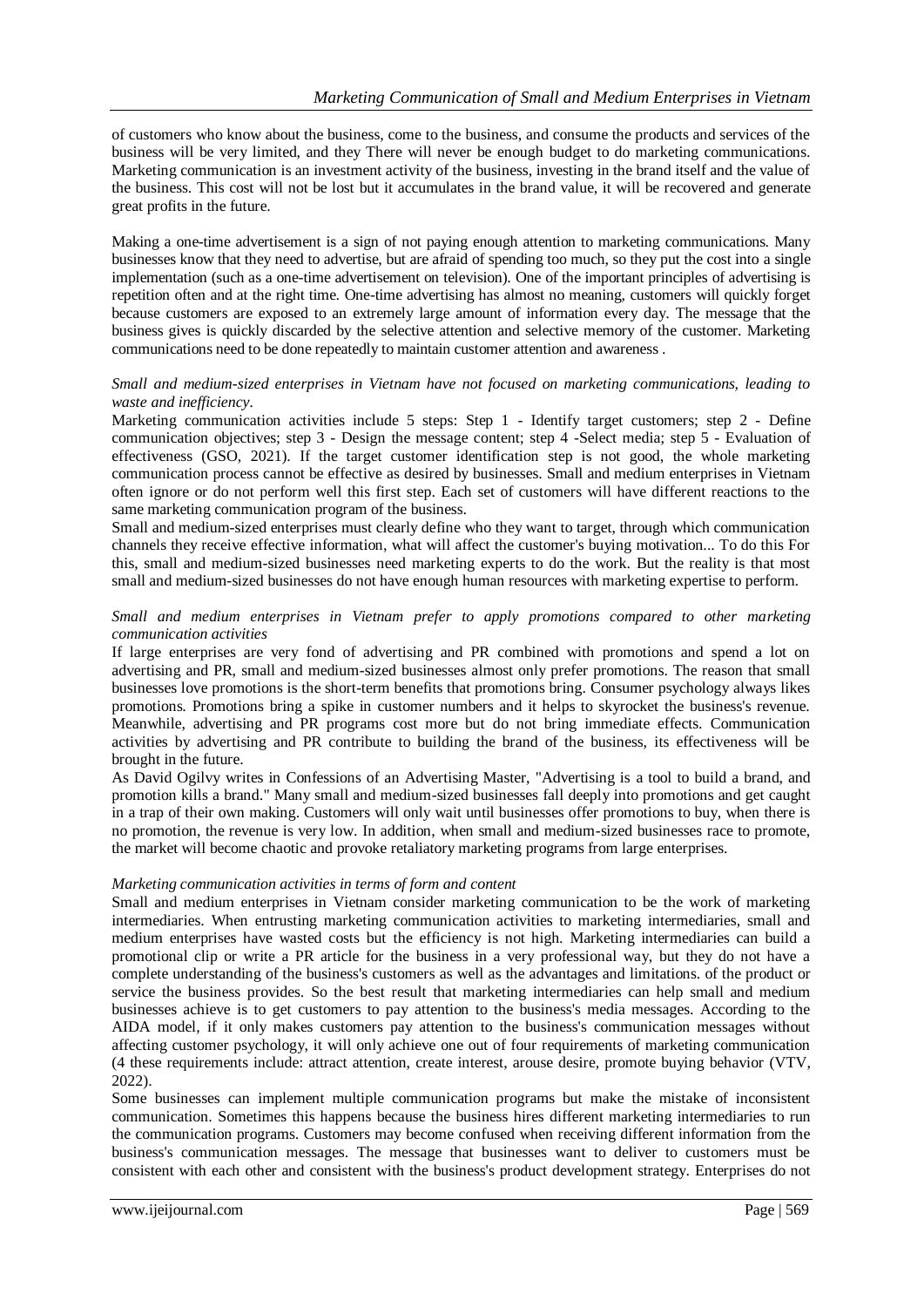necessarily have to implement too many communication programs, but it is important that the content of these programs need to be consistent to be effective.

#### *There is no effective coordination between marketing communication policies and other marketing policies of the business*

This mistake can be encountered in any business. The principle of implementing marketing at the enterprise is to effectively coordinate marketing policies in which product policy is the focus and pricing, distribution, and promotion policies revolve around the policy. enterprise products.

Most small and medium enterprises in Vietnam do not have a specialized marketing department. The unprofessional planning of marketing strategies and policies leads to poor coordination between the marketing policies of enterprises and low communication efficiency.

#### **IV. Industry 4.0 creates opportunities for small and medium enterprises in Vietnam to have breakthroughs in marketing communication**

#### *The trend of information digitization makes it easier for small and medium businesses to reach customers*

The industrial revolution 4.0 will change the way of production and business to all areas of people's lives. One of the most prominent trends of Industry 4.0 is information digitization. All information in the world can be digitized and put on the internet. Today, social networks like Facebook, Zalo... make digitization of information possible by anyone, anytime and anywhere.

Vietnam currently has about 97 million people, of which about 60% are internet users, ranking 16th in the world in terms of internet users. According to a report regarding users' online behavior published in 2021 by HootSuite and We Are Social, Vietnamese people use the internet on average 5 hours 42 minutes a day (GSO, 2021). The Internet helps connect businesses with customers anywhere, helping businesses remove the distance in terms of space and time to get to know customers as well as create and maintain relationships with customers. Thus, instead of having to choose high-cost means of communication such as television, small and medium enterprises in Vietnam can communicate through social networks with high efficiency. If small and medium enterprises can take advantage of this opportunity to change the way they communicate, the competitiveness of small and medium enterprises will be significantly enhanced. In addition, small and medium enterprises must also be aware that the digitization of information requires businesses to provide transparent and accurate information because information verification is now very simple. Customers in the market will link together in sharing consumer information.

#### *Artificial intelligence supports businesses to do marketing communication*

The development of artificial intelligence is opening a lot of business solutions in the future. For small and medium-sized businesses, they have the opportunity to apply artificial intelligence to assist in doing simple things in marketing communications. For example, businesses can collect information about customers, classify customers into groups, then artificial intelligence will continuously help businesses collect information about customers' buying behavior, Analyze this information to support marketing communication decisions.

In addition, artificial intelligence can directly communicate with customers to a certain extent. For small and medium enterprises, this cannot be too demanding due to the cost issue of building suitable artificial intelligence. However, at the normal level of communication with customers, sending automated communication messages to customers is within the capabilities of small and medium enterprises. In cases where building artificial intelligence is beyond the capabilities of some small and medium enterprises, they can choose an organization that studies consumer buying behavior to get useful information for them. the media.

#### **V. Some solutions to help small and medium enterprises improve the effectiveness of marketing communications in the era of industrial revolution 4.0**

#### *Enterprises need to consider marketing communication as a must*

Businesses need to consider marketing communication as a must. Small and medium-sized enterprises in Vietnam must have the mindset that marketing communication is spending money to make money. It is as important as the production or sales activities of the business.

Determine your marketing communications budget from the outset to ensure adequate resources to fulfill your business' communication goals.

Communication programs must be repeatable and consistent with each other. If the business hires a marketing intermediary to communicate, the business needs to directly participate and supervise that activity. Because the business itself is the one who knows best about the compatibility between the communication program and its key customer base.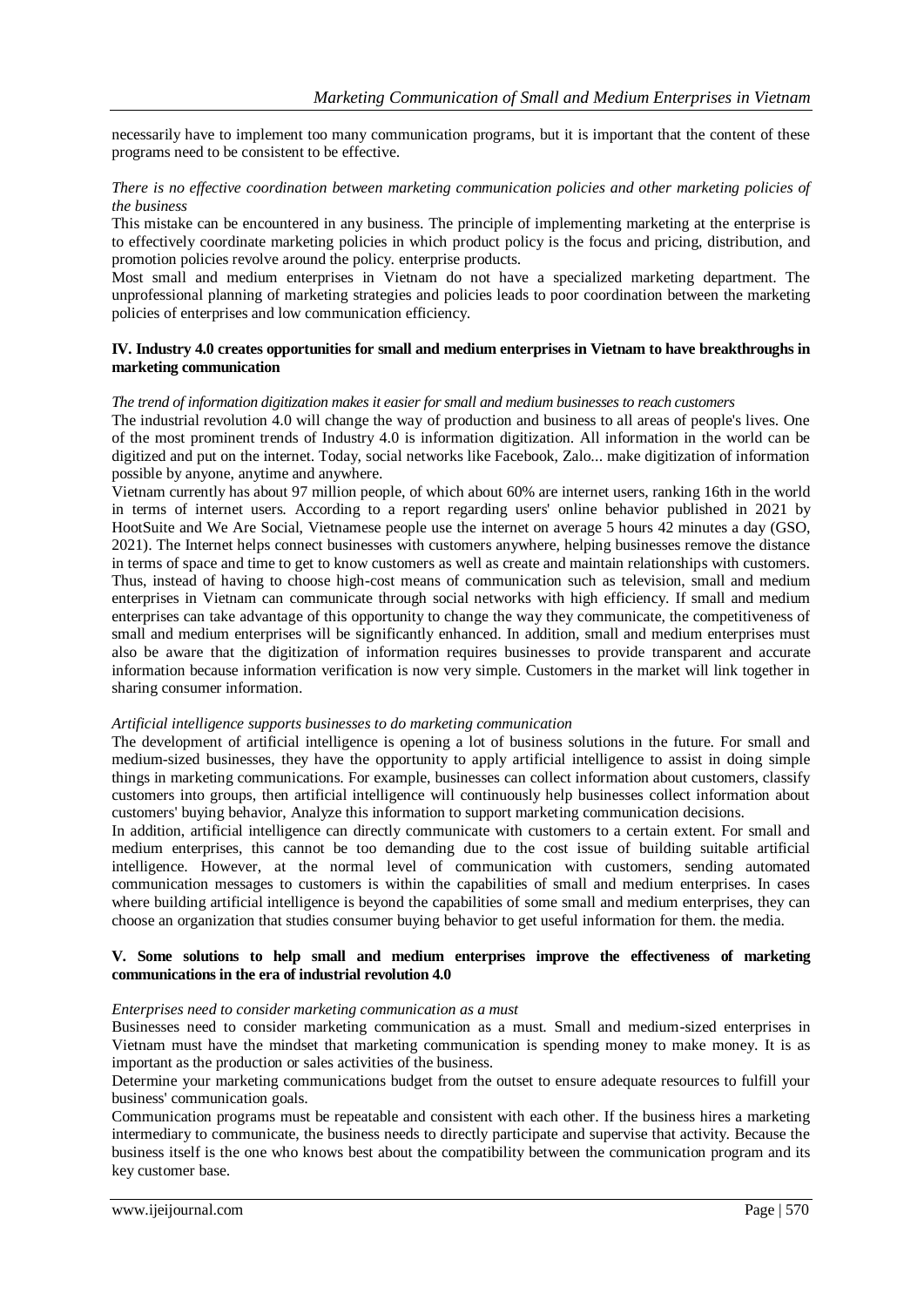# *Implement communication to the right audience*

It is necessary to clearly define the target customers, to find the most suitable communication solutions to reach their target customers. For example, when communicating with women, you can use communication channels such as Marketing and Family magazines, women's magazines, online shopping sites... or if you want to communicate to the elderly, you can use channels. radio, newspaper, outdoor advertising ... both cost savings, high efficiency by reaching the right target customers.

*The form of communication is of course important, but the content of the communication is equally important* It does not have to be expensive to create effective and breakthrough communication programs. It is important that the form and content of communication are suitable for the media audience.

Content marketing communication needs to mention the benefits that products and services of the business bring to customers. Communication messages need to be brief but directly impact on customers' buying motivation and promote the buying process.

#### *Creative Communication*

Most of today's corporate communications are stereotyped in old, boring ways. To really make customers pay attention, it is necessary to have unique and novel communication activities. Small and medium enterprises need to get rid of the idea of imitating other businesses from the content of the message to the form of communication. All imitations only make customers judge as objectionable and boycott the message.

As an example in Vietnam, in 2019, Vietnam Airlines imitated Vietjet Air to conduct an in-flight fashion show to attract customers - A program that Vietjet Air did in 2012. Vietnam Airlines also had a fashion show. Flashmob dance program is similar to a previous activity of Vietjet Air. However, most customers believe that if they only imitate in such communication, they will only get negative results (VTV, 2022).

If you refer to the way of large enterprises, sometimes they do very effective communication with little cost. For example, the fashion house Dolce & Gabbana hires older models over the age of 70 to advertise teen clothing. Or another fashion brand, Prada, used to cause a fever when using the image of a scowling cat as a fashion advertising poster… such creative communication techniques help the owners of these fashion brands earn profits. huge profits (VTV, 2022).

Small businesses can also communicate creatively like the way Mobile World does in Vietnam in the period 2015 - 2020. At that time, the new Mobile World was established with a capital of only about 2 billion VND, to implement a With impressive communication activities, business leaders decided to give flowers to couples on Valentine's Day February 14, 2020. In the context of florists trying to profit from selling flowers on this day, Mobile World gives free gifts to couples and makes a very good impression. The creative point is that before in Vietnam, no business has generously given flowers to customers on Valentine's Day. The cost for this communication activity is about 10 million VND. In 2021, Mobile World spends more than 100 billion on advertising activities of Dien May Xanh supermarket chain. The leader of this business self-evaluated the activity of giving flowers to customers on Valentine's Day 2020 with a cost of 10 million VND as impressive as the company's 100 billion VND communication program (VTV, 2022).

This approach is suitable for small and medium-sized businesses, when they do not have a large budget for communication, new and unique communication programs will be very useful. The problem is that small and medium-sized businesses have to take measures to promote creativity in communication.

#### *Communication catches up with the trend of society*

Communication based on hot-trends in society, especially with young people, will create remarkable and outstanding communication activities.

In 2020, KFC in Euro produced a promotional video simulating Neymar's kick in a match at the 2020 Euro. This video quickly attracted a lot of viewers by the Brazilian player's foul. It became a hot topic at the time.

Or in Vietnam, a watch distribution company called Xwatch has made a promotional video in the style of the movie - Underground Storm- a famous movie on Vietnamese television in 2022 (VTV, 2022). Quick promotional video quickly shared in Vietnam and this brand is known more by just one promotional clip on Youtube channel.

Communication that imitates competitors should not be done. But communication according to the hot-trend of society should be used by small and medium-sized businesses to improve the effectiveness of marketing communications.

#### **VI. Conclusion**

Any change in marketing environment factors brings both opportunities and challenges for businesses. The opportunity that the industrial revolution 4.0 brings to small and medium enterprises in Vietnam in implementing marketing communication is huge. In order to survive and develop, small and medium enterprises